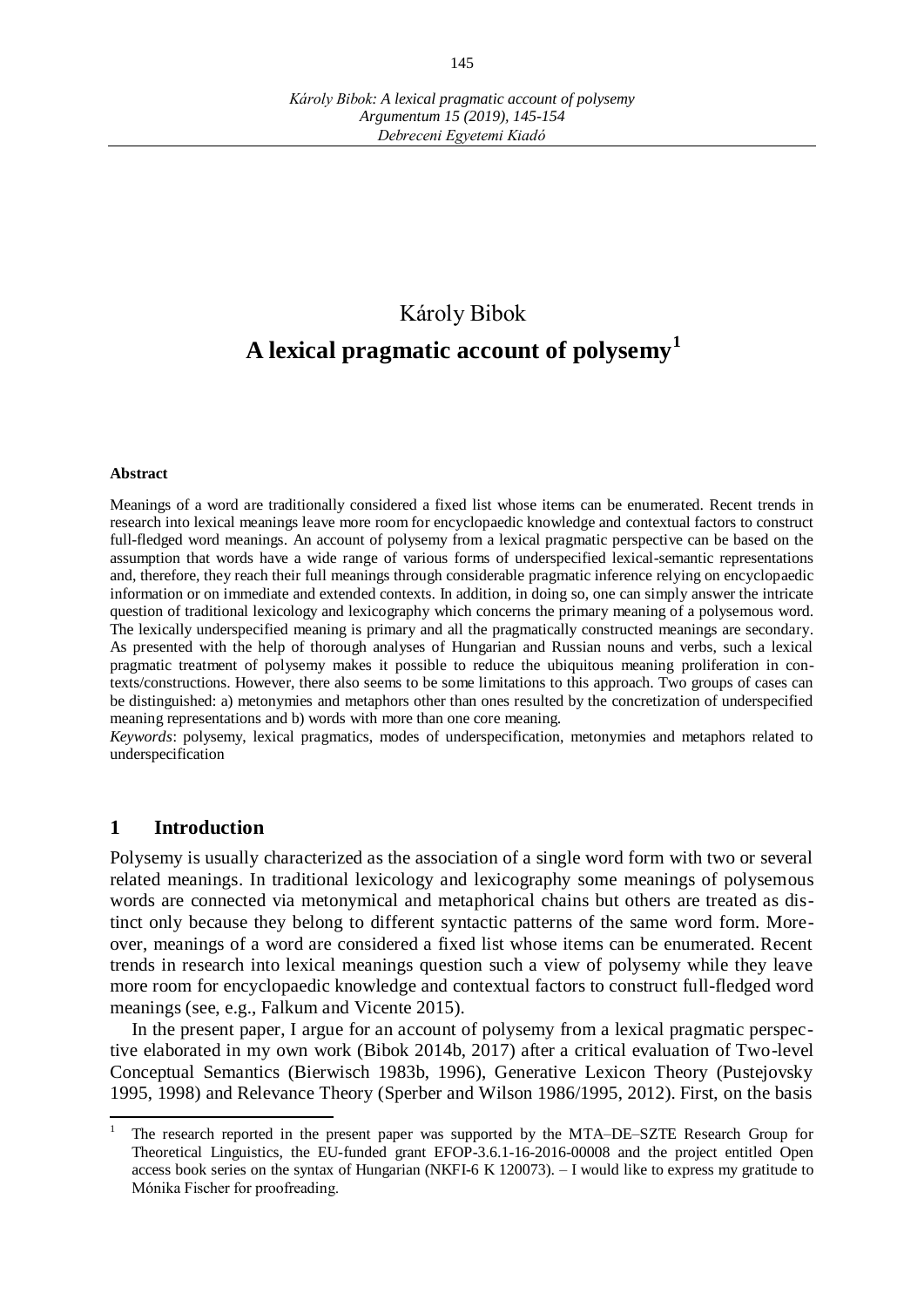of my previous thorough analyses of Hungarian and Russian nouns and verbs, I propose that words have an underspecified lexical-semantic representation. As outlined in Section 2, the wide range of various forms of underspecification, also used in combination with each other in a single representation, includes the following (in order of increasing abstractness): a) prototypes, which tolerate deviations in representing categories, b) bracketed optional parts of representations, c) lexical-semantic structures interpretable in a double way, d) components abstracted from concrete instantiations and e) use of variables for components yielded by contextual information. Hence, words reach their full meanings through considerable pragmatic inference relying on encyclopaedic information or on immediate and extended contexts, i.e. on contexts inside and outside utterances. Second, although in such a way it is possible to reduce the ubiquitous meaning proliferation, there also seems to be some limitations, presented in Section 3 below, because every meaning cannot be constructed on the basis of underspecified representations. Then the paper ends with conclusions in Section 4.

# **2 Modes of underspecification**

# *2.1 Prototypes, tolerating some untypical cases in representing categories*

Let us take the Russian verb *rezat'* 'cut through pressing'. Due to the lack of space I cannot go into the details of its analysis, for them I rather refer the reader to Bibok (2016a). Here and now it is sufficient to present what parts the lexical-semantic representation of Russian *rezat'* 'cut through pressing' consists of. The description in (1a) shows the core of its meaning expressed periphrastically and then in (1b) it is translated into a formalized metalanguage of semantic predicates:

- (1) a. 'using Z such that Z presses Y, X causes Y to become not whole';
	- b. [[[x USE z] : [z PRESS y]] CAUSE [BECOME [not WHOLE y]]].

However, imagine the following situation: John puts the edge of a knife on the bread, then a heavy stone on the knife, causing the distortion of bread, i.e. causing the bread to become not whole. This event could hardly be designated by means of the single lexeme *rezat'* 'cut through pressing' as in (2).

(2) Džon režet xleb nožom. John. $NOM^2$ cuts bread.ACC knife.INS 'John is cutting bread with a knife.'

Instead, the above-mentioned event would be expressed with an analytic construction: *Doing this and this, he causes that...*

Even though someone uses instruments with a sharp edge in standard, or normal, ways, typical and non-typical situations of *rezat'* 'cut through pressing' can appear. For instance, cutting bread into two or several pieces with a knife seems to be more typical than cutting it in

<sup>2</sup> The glosses are not intended to capture all morphological properties but indicate the necessary ones for the present purposes. The abbreviations used in the glosses throughout this paper are the following: 3PL = third person plural,  $3SG =$  third person singular,  $ABL =$  ablative,  $ACC =$  accusative,  $ELA =$  elative,  $FEM =$ feminine, INE = inessive, INS = instrumental, NOM = nominative,  $PRF = prefix$ ,  $PST = past$  tense,  $SG =$ singular,  $SUB = sublative$ ,  $SUP = superesive$  and  $TEM = temporal$ .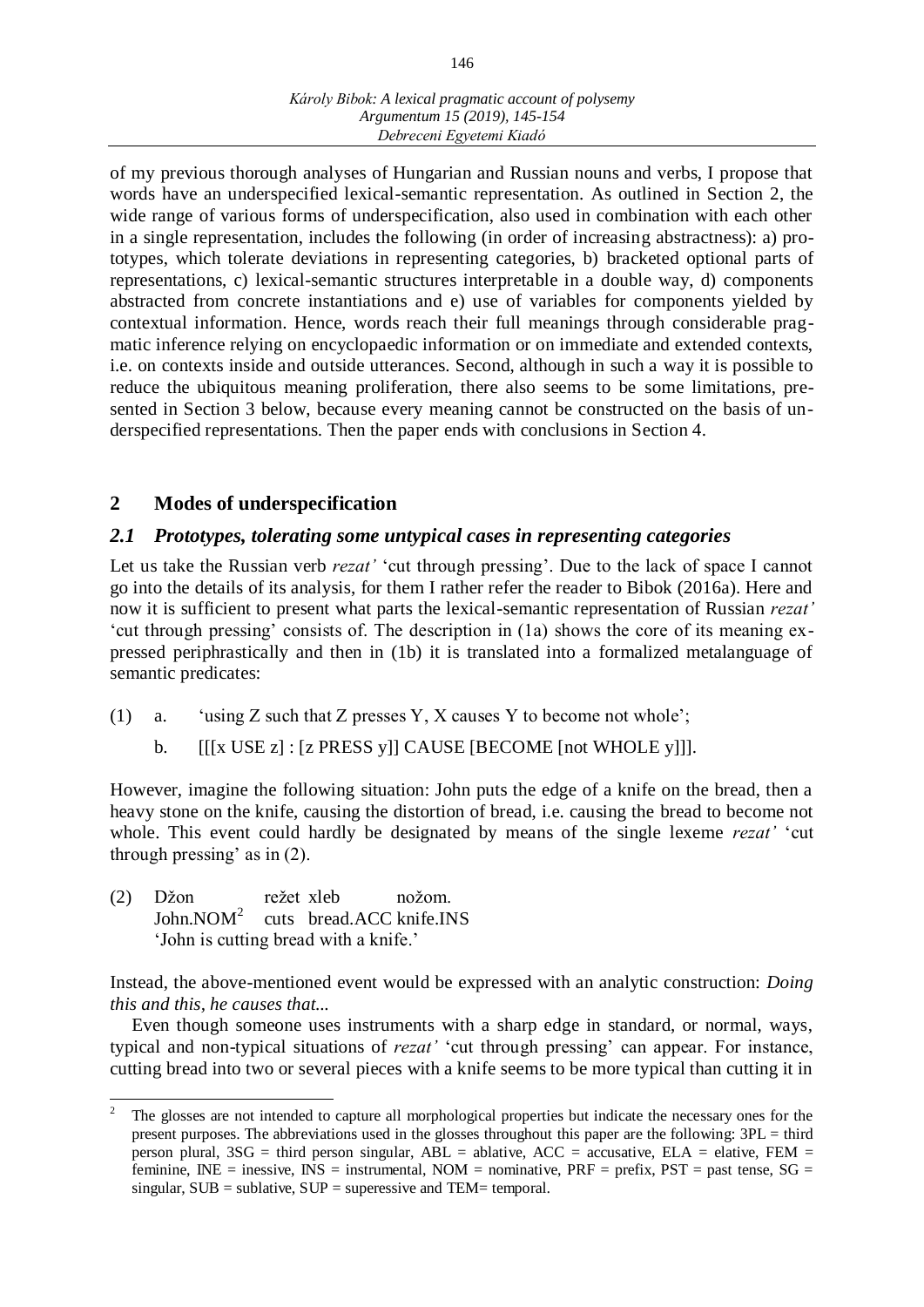such a way that it is distorted but is not divided into separate pieces. Even less typical is an event when we try to cut a board into pieces with a knife. In addition, it is not untypical for the verb *rezat'* 'cut through pressing' to denote cutting events carried out with another kind of sharp-edged instrument, scissors, called *nožnicy* in Russian.

Consequently, we need to supplement the core meaning in (1) with the indication of the lexical stereotype in (3), containing the following encyclopaedic information, perhaps, not propositional but procedural in its nature:

(3) 'standard ways of using Z, which X can cut Y with through pressing',

and with the indication of the prototype in (4):

(4) 'using sharp-edged instruments such as a knife, a slicing machine or a pair of scissors to cause the distortion of, e.g., bread, meat or paper through pressing and dividing it into pieces'.

Since necessary relational predicate components are not sufficient to identify the denotation but the prototype has to be taken into account to categorize cases, deviating from, however, fairly similar to it, as members of cutting through pressing, the verb *rezat'* 'cut through pressing' has a partly relational meaning (gemischt relationale Bedeutung) in the sense of Schwarze (1982). In contrast to words with partly relational meanings, in lexical-semantic representations of words with purely relational meanings, like the Hungarian verbs of communication *hív* 'call' and *küld* 'send', prototypes only play a very different role to tell apart between typical and atypical cases inside the same, though underspecified, conceptual domains (Bibok 1998).

## *2.2 Optional parts of representations*

Consider another Russian example in (5) with the verb *rezat'* 'cut through pressing', which is prefixed in the present case.

(5) Prodavščica narezala kolbasu tonkimi kuskami salesgirl.NOM PRF.cut.PST.SG.FEM salami.ACC thin pieces.INS na voščenuju bumagu. on wax paper.ACC 'The salesgirl sliced the salami into thin pieces onto the wax paper.'

How can adverbial directional phrases appear with this Russian (prefixed) verb expressing cutting, if it had not had it before? To get an answer, let us develop the lexical-semantic representation in (1) one step further and take into consideration the following (Bibok 2016a): parts coming into being by cutting **typically** – as world knowledge dictates – move and occupy a spatial position while *y* becomes not a whole. Instead of adding this piece of typical, encyclopaedic information to the core meaning representation in (1) as a separate prototype description (see (4) above), it may be built into (1) together with the predicate EXIST as its optional parts in parentheses. Now one gets a modified representation for the core meaning of *rezat'* 'cut through pressing' (leaving aside the meaning of the prefix for the sake of simplicity):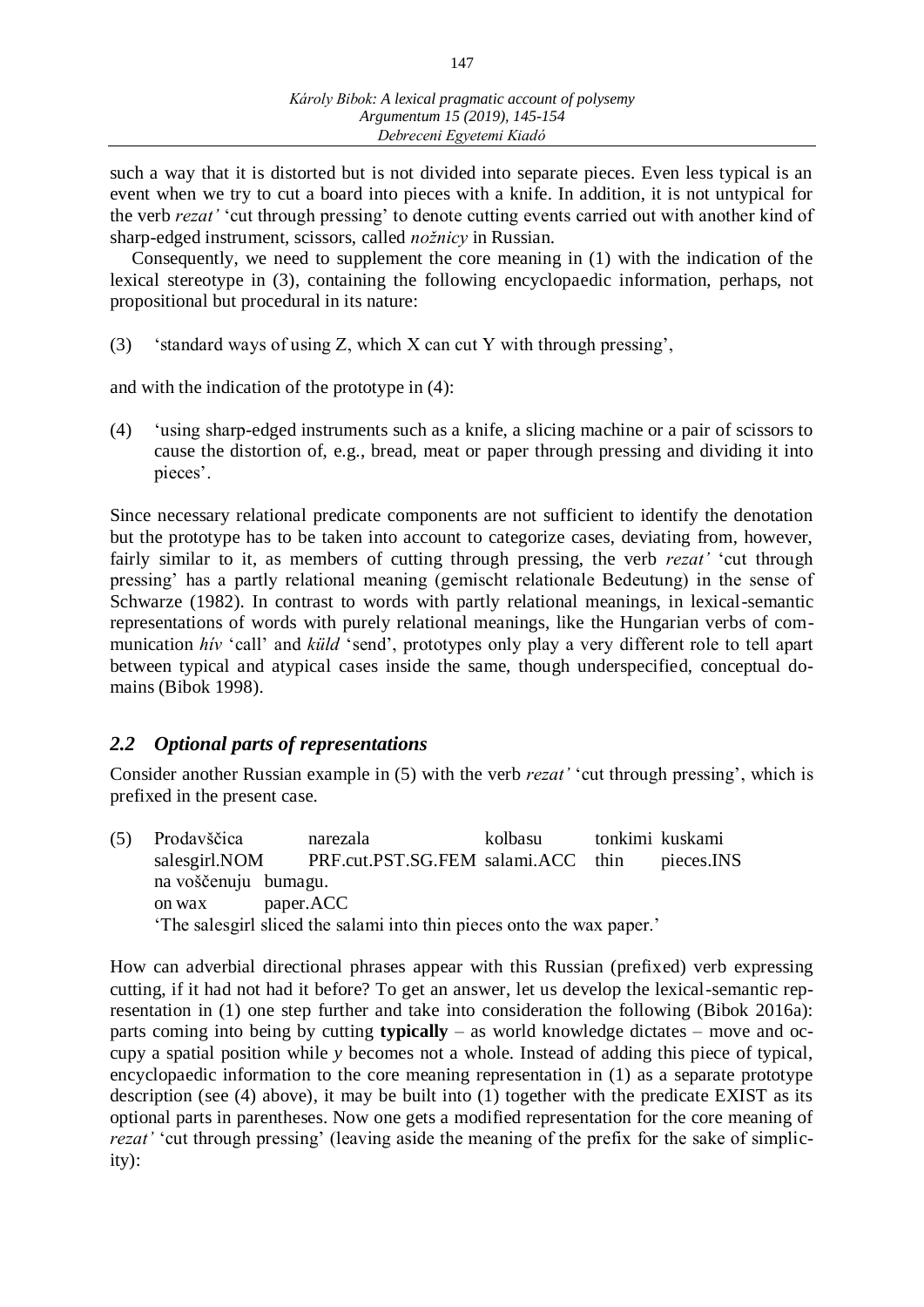(6) [[[x USE z] : [z PRESS y]] CAUSE [[[BECOME [not WHOLE y]] (: [[BECOME [EXIST w]] **(:** [**w MOVE\_TO v**]**)**])]], where  $1. w =$  parts of *y*, i.e. [w PARTS\_OF *y*],

2. the parentheses express optionality.<sup>3</sup>

#### *2.3 Lexical-semantic structures interpretable in a double way*

Now consider  $(7)$ .

| (7) |  | a. Az anya zsírt ken a kenyérre.<br>the mother. NOM fat. ACC smears the bread. SUB<br>'The mother is smearing fat on the bread.'      |  |  |
|-----|--|---------------------------------------------------------------------------------------------------------------------------------------|--|--|
|     |  | b. Az anya zsírral keni a kenyeret.<br>the mother. NOM fat. INS smears the bread. ACC<br>'The mother is smearing the bread with fat.' |  |  |

The Hungarian verb *ken (X Y-t Z-re)* 'smear (X, Y on Z)' in (7a) means that 'X causes Y to move onto Z', what can be added with the following specifications:  $Y = \text{mass}, Z = \text{surface}$ and the causation includes smoothing movements of the hand. At the same time the verb *ken (X Z-t Y-nal)* 'smear (X, Z with Y)' in (7b) means that 'X causes Z to change state by means of moving Y onto it', where the change of state can be concretized as being covered partially or totally. Now, taking our methodological stance that (constructional) meanings of a verb condense into one underspecified meaning, one can come to a conclusion that the verb at stake has the following underspecified semantic representation:

(8) 'with smoothing movements of the hand, X causes a mass Y to move onto a surface Z, and

X causes a surface Z to be covered partially or totally with a mass Y'.

Starting from the lexicon, containing the verb *ken* 'smear' with underspecified representation in (8), the constructional meanings of the given verb correspond to the two possible interpretations of (8) alternating with each other (Bibok 2014c). When a mass is focused, or profiled (see (7a)), the constructional meaning is equal to the part of (8) which is before the conjunction *and*, i.e., 'with smoothing movements of the hand, X causes a mass Y to move onto a surface Z'. In the opposite case, when a surface comes into prominence (see (7b)), the constructional meaning is '(with smoothing movements of the hand) X causes a surface Z to be covered partially or totally with a mass  $Y'$ , i.e., the part of  $(8)$  figuring after the conjunction *and*. 4

 $\overline{a}$ 

<sup>3</sup> For other optional components, such as ACT and FIN, see Bibok (2010).

<sup>4</sup> For an analysis of similar Russian data, see Bibok (2014a).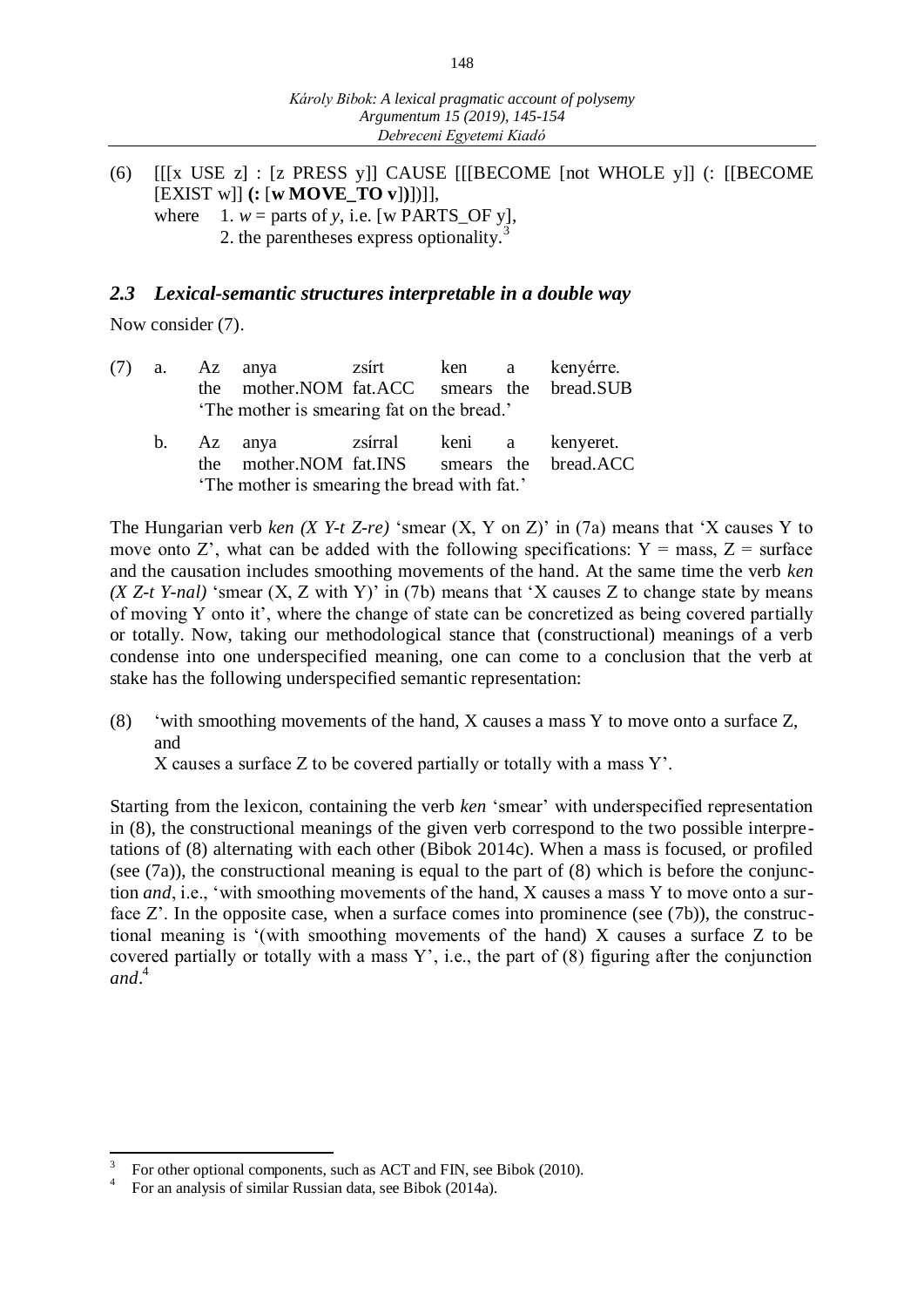#### *2.4 Components abstracted from concrete instantiations*

Then let us take (9).

 $\overline{a}$ 

(9) Péter nyitja a szobát/kalitkát/garázst. Péter.NOM opens the room/bird-cage/garage.ACC 'Péter is opening the room/bird-cage/garage.'

The meaning of the verb *nyit* 'open' in (9) can be expressed periphrastically and in a semantic metalanguage as in (10) (Bibok 2011).

- (10) a. 'X causes some region related to Z to become accessible via Y';
	- b. [x CAUSE [BECOME [[F z] ACCESSIBLE\_VIA y]]], where  $F =$  function matching Z to a region related to Z.

The component ACCESSIBLE\_VIA may apply to nouns such as *school, museum, theatre, shop,* etc., for which the polysemy of *school*-type nouns is characteristic. The meanings 'building' and 'institution' alternate in their polysemous lexical structure and other secondary meanings are connected to them. What comes into play here besides the meaning 'building' is 'activities carried out by people belonging to institutions'. So, we should conceive the component ACCESSIBLE\_VIA in (10) as a fairly abstract component. It can be concretized as meanings referring to physical space in which we move, or activities, depending on what semantic types the syntactic objects figuring in (immediate) contexts belong to. This mechanism of underspecification is analogous to interpretations 'moving in physical space' and 'change in affiliation' of the abstract MOVE in cases such as *leave the school* (= 'building') and *leave school* (= 'institution') (cf. 2.5 below).<sup>5</sup> As an illustrative example with *nyit* 'open', one can consider (11).

(11) 9-kor/szeptemberben nyitják a boltot/múzeumot. 9.TEM/September.INE open.3PL the shop/museum.ACC 'The shop/museum will open at 9 o'clock/in September.'

In accordance with what has been said right above, (11) can be interpreted in two ways: 'the building will become accessible' or 'some activities will become accessible'. Moreover, the time adverbials in (11) typically influence whether accessibility of given activities is on a regular or newly forming basis.

It is worth noting that HAVE occurring in the representation of *lose* also seems to be a meaning component with a similar broad set of interpretations belonging to one and the same abstract possession. See examples in (12) taken from Bierwisch (1983a: 68):

<sup>5</sup> Abstract meaning components similar to MOVE are assumed by Jackendoff (1990: 25–27), who applies GO, BE and STAY appearing in semantic representations of *go/change, be* and *keep,* respectively, to various semantic fields (space, possession, ascription of properties, scheduling of activities). Despite a different range of applicability of such abstract meaning components as MOVE or GO, one can reasonably think of one and

the same conceptual interpretation domain, namely of change from a state to another state. – As for MOVE, it can appear in a more generalized form in another respect: it can mean a change of not only physical place but also of physical position (see Wierzbicka 1996: 82–83).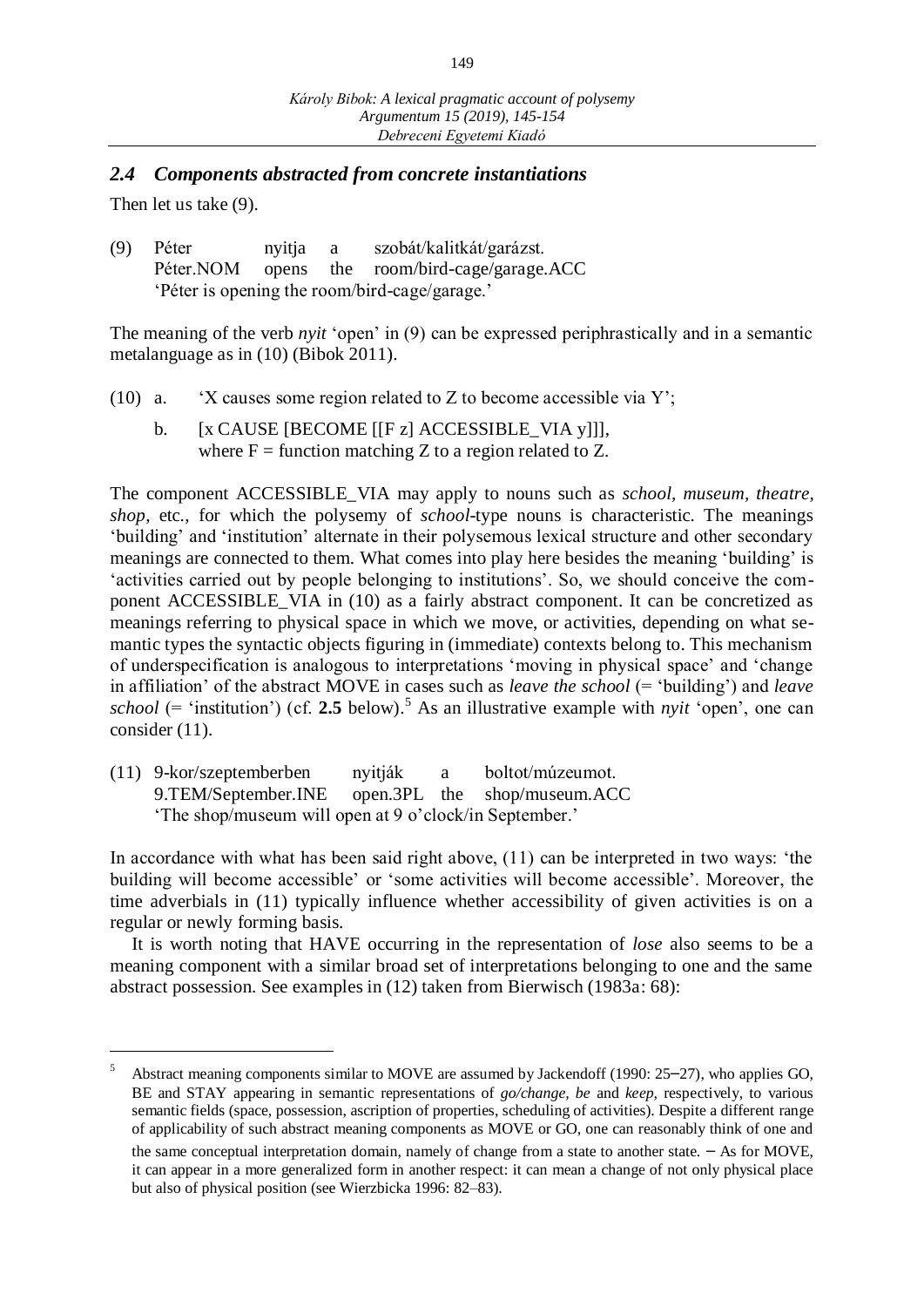- (12) a. John lost his money, as he was not aware of the hole in his pocket.
	- b. John lost his money by speculating at the stock market.
	- c. John lost his friend in the overcrowded subway station.
	- d. John lost his friend in a tragic car accident.
	- e. John lost his friend, as he could never suppress bad jokes about him.

## *2.5 Variables for components yielded by contextual information*

It suffices to demonstrate this possibility of underspecification with an example which was indicated in subsection 2.4, namely with *school*-type nouns (cf. Bibok 2004). Consider (13).

| $(13)$ a. |         |                                                        | 'In 1975 Péter left school.' |  | 1975-ben Péter elment az iskolából.<br>1975.INE Péter.NOM left.3SG the school.ELA |  |                                                                                                                 |  |
|-----------|---------|--------------------------------------------------------|------------------------------|--|-----------------------------------------------------------------------------------|--|-----------------------------------------------------------------------------------------------------------------|--|
|           | $h_{-}$ | 'At ten o'clock in the morning Péter left the school.' |                              |  |                                                                                   |  | Délelőtt tíz órakor – Péter – elment az iskolából.<br>morning ten o'clock.TEM Péter.NOM left.3SG the school.ELA |  |

In the context of the time adverbial in (13a), the noun *iskola* 'school' most likely refers to an institution, and in (13b) it can be typically interpreted as a building. These two different meanings of *iskola* 'school' derive from an underspecified meaning given in (14).

- (14) a. 'X has the goal to provide for teaching/learning processes';
	- b.  $[x \text{ GOAL } w]$ , where  $w = \text{teaching/learning processes.}$

The literal meanings of *iskola* 'school' in (13a) and (13b) can be derived through conceptual shift by means of the concretizing variable *x* as an institution and as a building, respectively. Although these so-called primary literal meanings ('institution' and 'building') can be directly derived from the underspecified meaning, its non-primary literal meanings cannot but they appear by way of the derivation from specific primary meanings, similarly to the forming of non-basic meanings in traditional lexicology and lexicography. Surely, the non-primary meanings 'type of institution' and 'ensemble of people' (cf. English expressions like *the school as one of the most important inventions of human civilization* and *the school going for a trip*) are attached to conceptual units 'institution' and/or 'building'. Furthermore, the nonprimary meaning 'activities' (cf. *the school annoying somebody*) has to be added to the conceptual unit 'ensemble of people'. Despite the structured character of literal meanings, they all remain literal in the sense that they figure in neutral contexts, i.e., in contexts which do not require the deletion or re-interpretation of previously established meaning components, which is necessary in the case of metaphorical meanings proper.<sup>6</sup>

 6 For variables for predicates, including implicit ones, see Bibok (1998) and Bibok (2016b).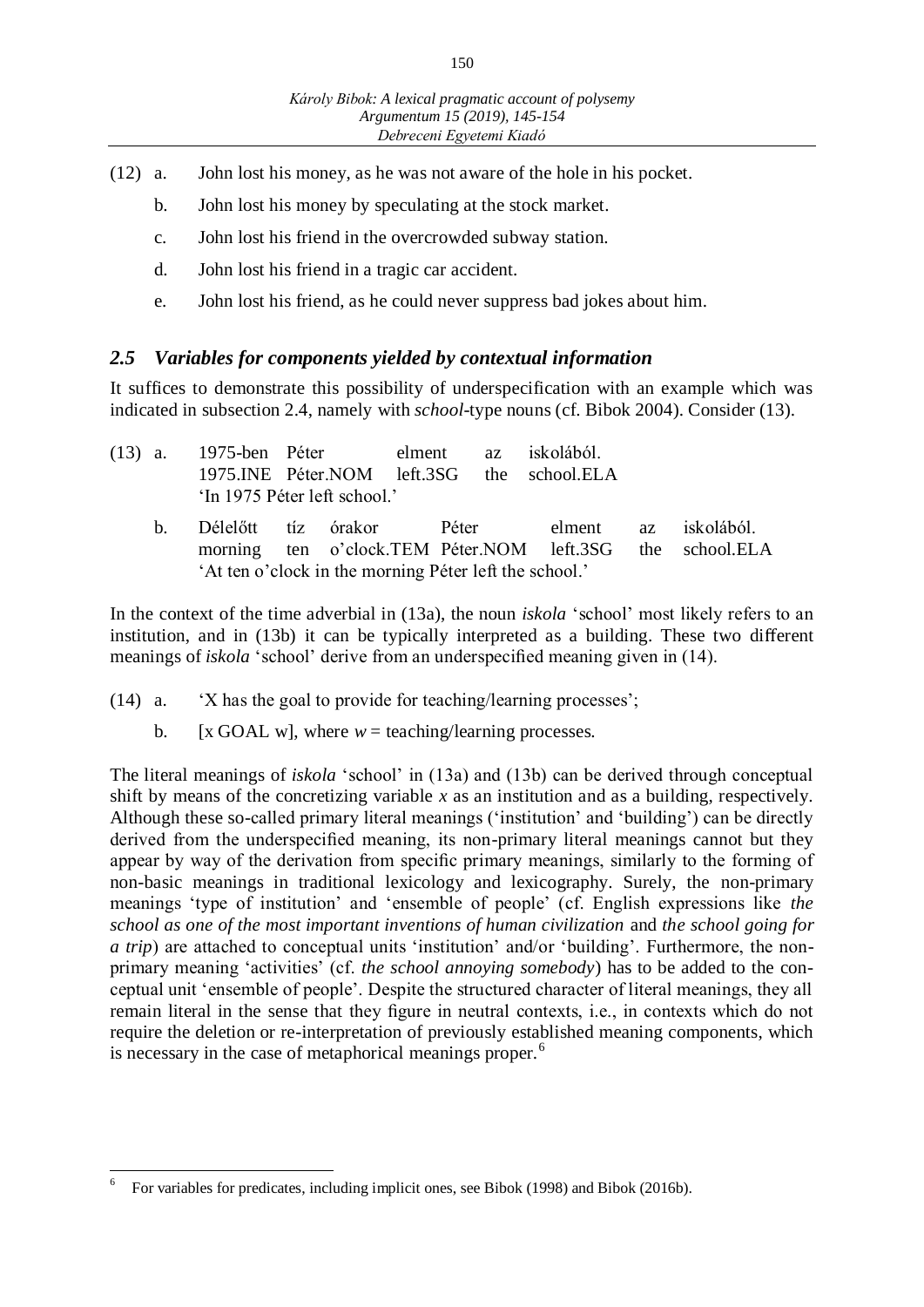# **3 Limitations to the approach presented in Section 2**

Although it is possible to reduce the ubiquitous meaning proliferation via "generating" word meanings appearing in utterances on the basis of underspecified representations (see subsections 2.1–2.5), there seems to be limitations to such an approach. I attempt to distinguish the following two groups of cases: a) metonymies and metaphors other than ones resulted by the concretization of underspecified meaning representations and b) words with more than one core meaning.

# *3.1 Metonymies and metaphors beyond underspecified meaning representations*

In Section 2 traditional metonymies and metaphors have been treated as meanings coming about on the basis of underspecified meaning representations. Let us turn again to *school*-type nouns mentioned in connection with (11). The relation between the 'building' sense and 'institution' sense traditionally belongs to metonymy but according to the just proposed new analysis both of them are yielded from an underspecified representation in (14) via so-called conceptual shift. As for traditional metaphors, one can take into account *lose* in (12d) and *elmegy* 'leave' in (13b) (for the latter and the synonymous *kilép* 'leave', see Bárczi and Országh 1959–1962). Similarity between two kinds of moving and having is grasped in the above analyses as conceptual differentiation of abstract components inside one and the same (conceptual) domain. However, there are contexts which require the deletion or re-interpretation of previously established meaning components. Based on our world knowledge, several regular mechanisms result in metonymical and metaphorical expressions. Cf.:

- (15) The ham sandwich is sitting at table 20.
- (16) Have you seen the lion in zoo/toy shop/gallery?

In (15), well-known example from Nunberg (1979: 149), metonymy works by the contiguity between the ham sandwich and the customer who ordered it. In (16) metaphor is based upon the similarity between a lion as a natural kind and its various representations (Bibok 2000:  $60$ ).<sup>7</sup>

Nevertheless, a metaphorical sense may be lexicalized as well. Cf.:

|                                      |    |                                | $(17)$ a. A csoki |                                        | elolvadt                                   |  |  | a a | napon. |
|--------------------------------------|----|--------------------------------|-------------------|----------------------------------------|--------------------------------------------|--|--|-----|--------|
|                                      |    |                                |                   |                                        | the candy(_bar).NOM melted.3SG the sun.SUP |  |  |     |        |
| 'The candy (bar) melted in the sun.' |    |                                |                   |                                        |                                            |  |  |     |        |
|                                      | b. | Péter                          |                   | elolvadt a boldogságtól.               |                                            |  |  |     |        |
|                                      |    |                                |                   | Péter.NOM melted.3SG the happiness.ABL |                                            |  |  |     |        |
|                                      |    | 'Péter melted from happiness.' |                   |                                        |                                            |  |  |     |        |

Let us realize that unlike (17a), where the candy bar changed to a liquid from heat, (17b) is not about whether or not Péter became liquid – despite some similarities regarding feelings connected to warmness and conceptualized as liquids. Consequently, the component LIQUID

 $\overline{a}$ <sup>7</sup> Another rule-like mechanism of metaphorical extension is personification (Bibok 2000: 60), which is also wildly used as a common literary tool.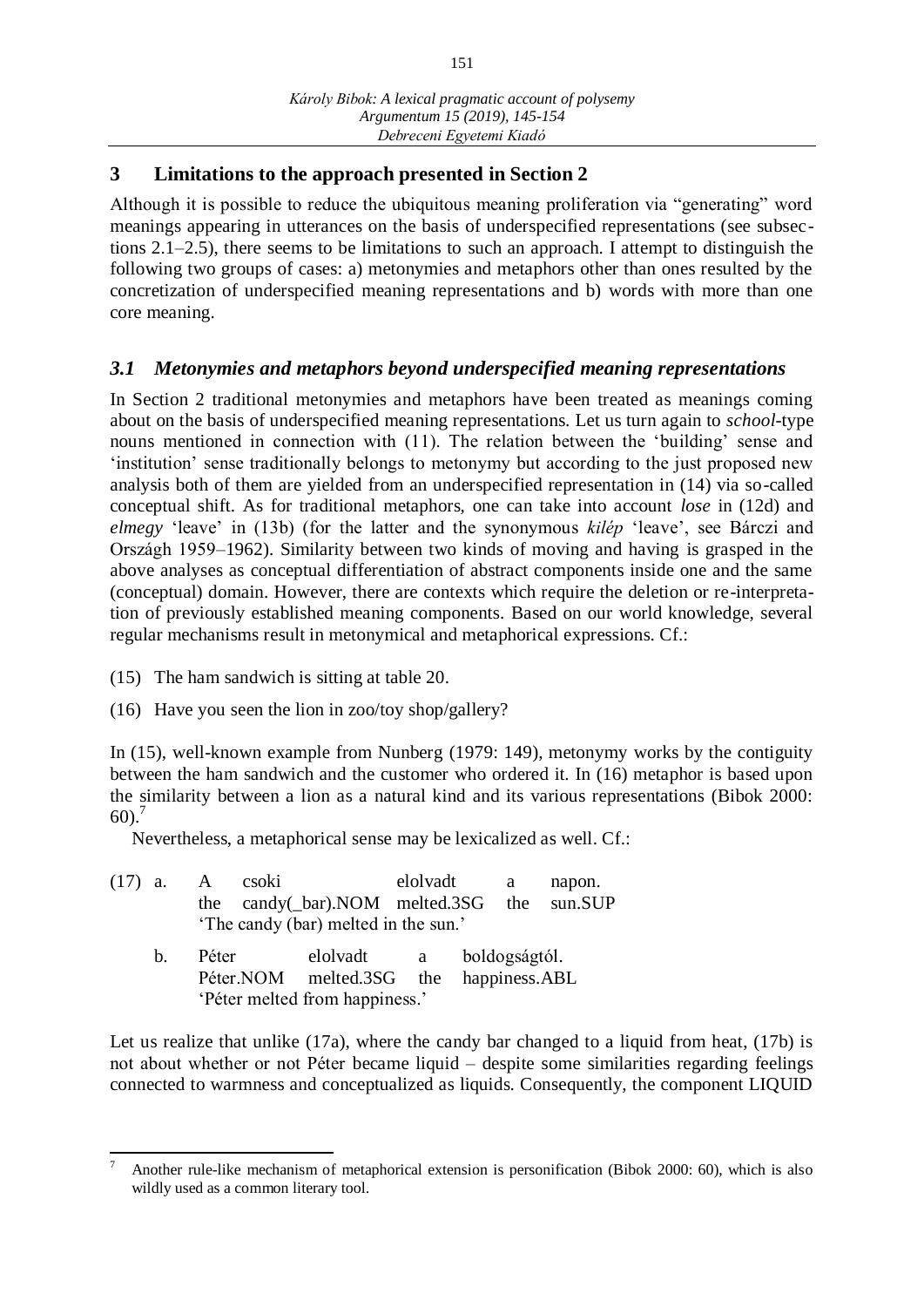152

is to be deleted, or re-interpreted and hence a metaphorical meaning has to be fixed with the verb *elolvad* 'melt' (cf. Pusztai 2003).<sup>8</sup>

#### *3.2 Words with more than one core meaning*

The Hungarian verb of communication *hív* 'call', mentioned above in 2.1 as a word with purely relational meaning, can denote another action, namely that of giving a name (Bibok 1998: 445–446). For the sake of simplicity, a pair of corresponding English examples are presented in (18) below.

- (18) a. Peter called his friend to the cinema.
	- b. The Russian tsar Ivan IV was called the "Terrible".

It seems rather obvious that calling as letting somebody know about his/her moving somewhere is desired and calling as assigning a name to someone can only be different – although connected – core meanings. Thus, as on the basis of these paraphrases it have become clear, the verb *hív* 'call' belongs to the type of polysemous words that has more than one core meaning.

Another illustration can be provided from the class of nouns. The Hungarian *opera* 'opera house; opera' is not only a *school*-type noun but also a *book*-type noun (Bibok 1999). Meanings of these two types of nouns, namely 'building' and 'institution' as well as 'physical object' and 'information structure', are to be reasonably considered ones belonging to two separate cores, otherwise related to each other.

## **4 Conclusions**

The lexical pragmatic treatment of polysemy, based on underspecified lexical-semantic representations and on considerable pragmatic inference in Section 2, makes it possible to reduce the ubiquitous meaning proliferation in contexts/constructions to a certain extent outlined in Section 3. In addition, in doing so, one can simply answer the intricate question of traditional lexicology and lexicography which concerns the primary meaning of a polysemous word. The lexically underspecified meaning is primary and all the pragmatically constructed meanings are secondary. It is worth emphasizing that the main concern of the present paper is with representations behind the processes taking place in actual utterances of exchanging our ideas and thoughts and not with these processes themselves.

#### **References**

Bárczi, G. & Országh. L. (eds.) (1959–1962): *A magyar nyelv értelmező szótára*. I–VII. Budapest: Akadémiai Kiadó.

- Bibok, K. (1998): A *hív* és a *küld* igék konceptuális szemantikai vizsgálata. *Magyar Nyelv* 94, 436–446.
- Bibok, K. (1999): A *könyv*-típusú szavak poliszémiája. In: Gecső, T. (eds.): *Poliszémia, homonímia: Az ELTE BTK Általános és Alkalmazott Nyelvészeti Tanszéke által 1998 októberé-*

<sup>8</sup> For other cases of lexicalized metaphor, see Bibok (2000: 60–62).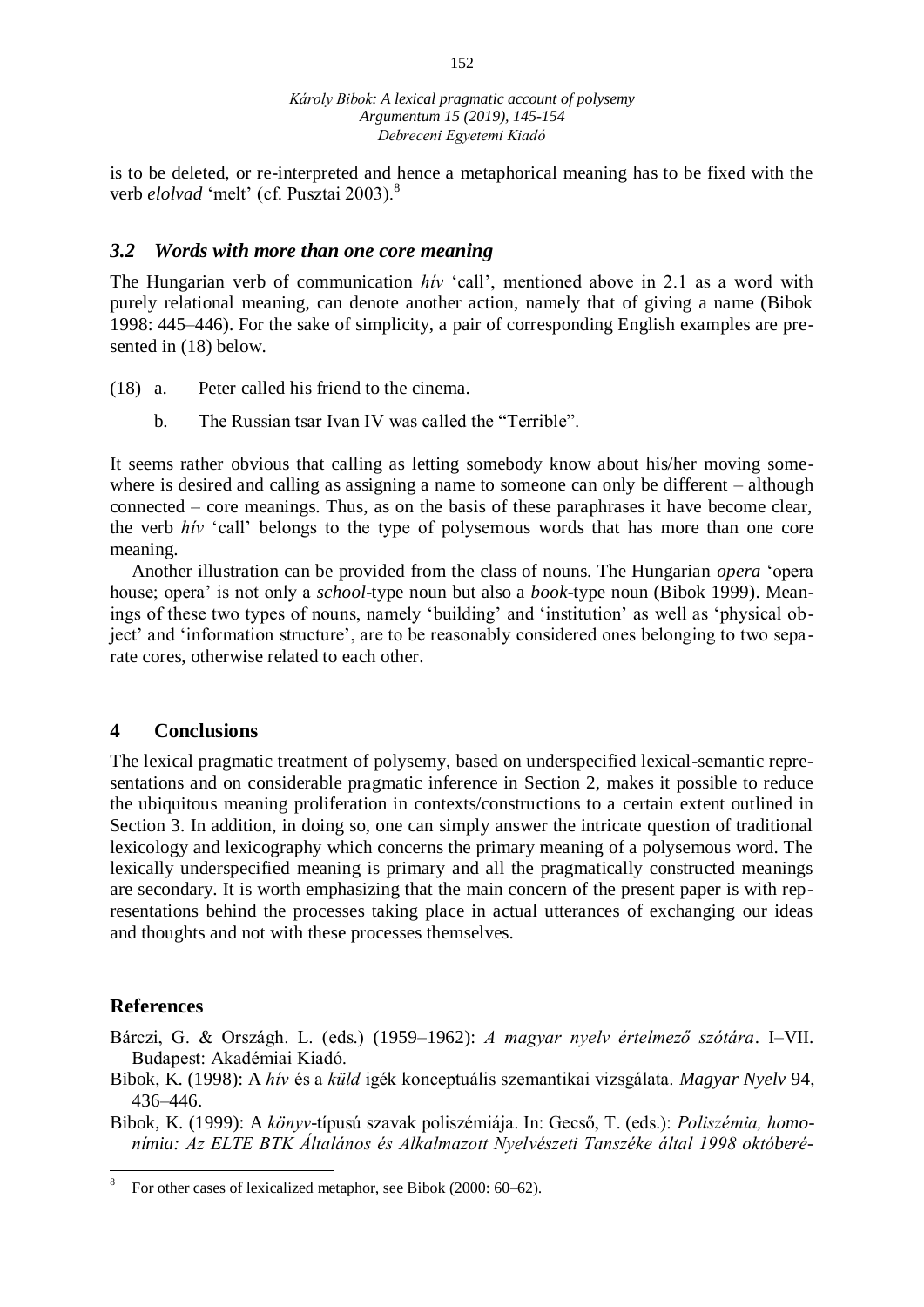*ben rendezett tudományos konferencia előadásainak tanulmánykötete.* Budapest: Tinta Könyvkiadó, 24–30.

- Bibok, K. (2000): "Szemantikai egyeztetés" a megnyilatkozásjelentés levezetése során. In: Büky, L. & Maleczki, M. (eds.): *A mai magyar nyelv leírásának újabb módszerei IV. Szeged, 1999. október 27–28.* Szeged: SZTE Általános Nyelvészeti Tanszék & Magyar Nyelvészeti Tanszék, 57–68.
- Bibok, K. (2004): Word meaning and lexical pragmatics. *Acta Linguistica Hungarica* 51, 265–308.
- Bibok, K. (2010): From syntactic alternations to lexical pragmatics. In: Németh T., E. & Bibok, K. (eds.): *The Role of Data at the Semantics–Pragmatics Interface.* Berlin: De Gruyter Mouton, 261–304.
- Bibok, K. (2011): Lexical-constructional and lexical-pragmatic approaches to the lexicon: The case of Hungarian *nyit* 'open' and Russian *otkryvat'* 'open'. In: Agyagási, K. (eds.): *Исследования по теоретической лингвистике: Материалы симпозиума «Смена парадигмы в венгерской лингвистической русистике»*. Debrecen: Debrecen University Press, 73–87.
- Bibok, K. (2014a): A lexical-constructional treatment of the Russian locative alternation. In: Bartha-Kovács, K., Gécseg, Z., Kovács, E. Nagy, Á., Ocsovai, D. & Szász, G. (eds.): *"Transfert nec mergitur": Albert Sándor 65. születésnapjának tiszteletére.* Szeged: JATEPress, 153–162.
- Bibok, K. (2014b): Lexical semantics meets pragmatics. *Argumentum* 10, 221–231.
- Bibok, K. (2014c): The plausibility of approaches to syntactic alternation of Hungarian verbs. In: Kertész, A. & Rákosi, C. (eds.): *The Evidential Basis of Linguistic Argumentation*. Amsterdam: Benjamins, 51-70.
- Bibok, K. (2016a): Encyclopedic information and pragmatic interpretation. *Intercultural Pragmatics* 13.3, 407–437.
- Bibok, K. (2016b): Implicit predikátumok lexikai pragmatikai nézőpontból. In: Kas, B. (ed.): *"Szavad ne feledd!": Tanulmányok Bánréti Zoltán tiszteletére*. Budapest: MTA Nyelvtudományi Intézet, 129-138.
- Bibok, K. (2017): *Szójelentéstan: a lexikai szemantikától a lexikai pragmatika felé*. Budapest: Loisir.
- Bierwisch, M. (1983a): Formal and lexical semantics. In: Bierwisch, M.: *Essays in the Psychology of Language* (Linguistische Studien, A 114). Berlin: ZISW, 56–79.
- Bierwisch, M. (1983b): Semantische und konzeptuelle Repräsentation lexikalischer Einheiten. In: Růžička, R. & Motsch, W. (eds.): *Untersuchungen zur Semantik* (Studia Grammatica 22). Berlin, Akademie-Verlag, 61–99.
- Bierwisch, M. (1996): How much space gets into language? In: Bloom, P., Peterson, M.A., Nadel, L. & Garrett, M.F. (eds.): *Language and Space.* Cambridge: MIT Press, 31–76.
- Falkum, I.L. & Vicente, A. (2015): Polysemy: current perspectives and approaches. *Lingua* 157, 1–16.
- Jackendoff, R. (1990): *Semantic Structures.* Cambridge: MIT Press.
- Nunberg, G. (1979): The non-uniqueness of semantic solutions polysemy. *Linguistics and Philosophy* 3, 143–184.
- Pustejovsky, J. (1995): *The Generative Lexicon.* Cambridge: MIT Press.
- Pustejovsky, J. (1998): Generativity and explanation in semantics: a reply to Fodor and Lepore. *Linguistic Inquiry* 29, 289–311.
- Pusztai, F. (ed.) (2003): *Magyar értelmező kéziszótár*. Budapest: Akadémiai Kiadó.